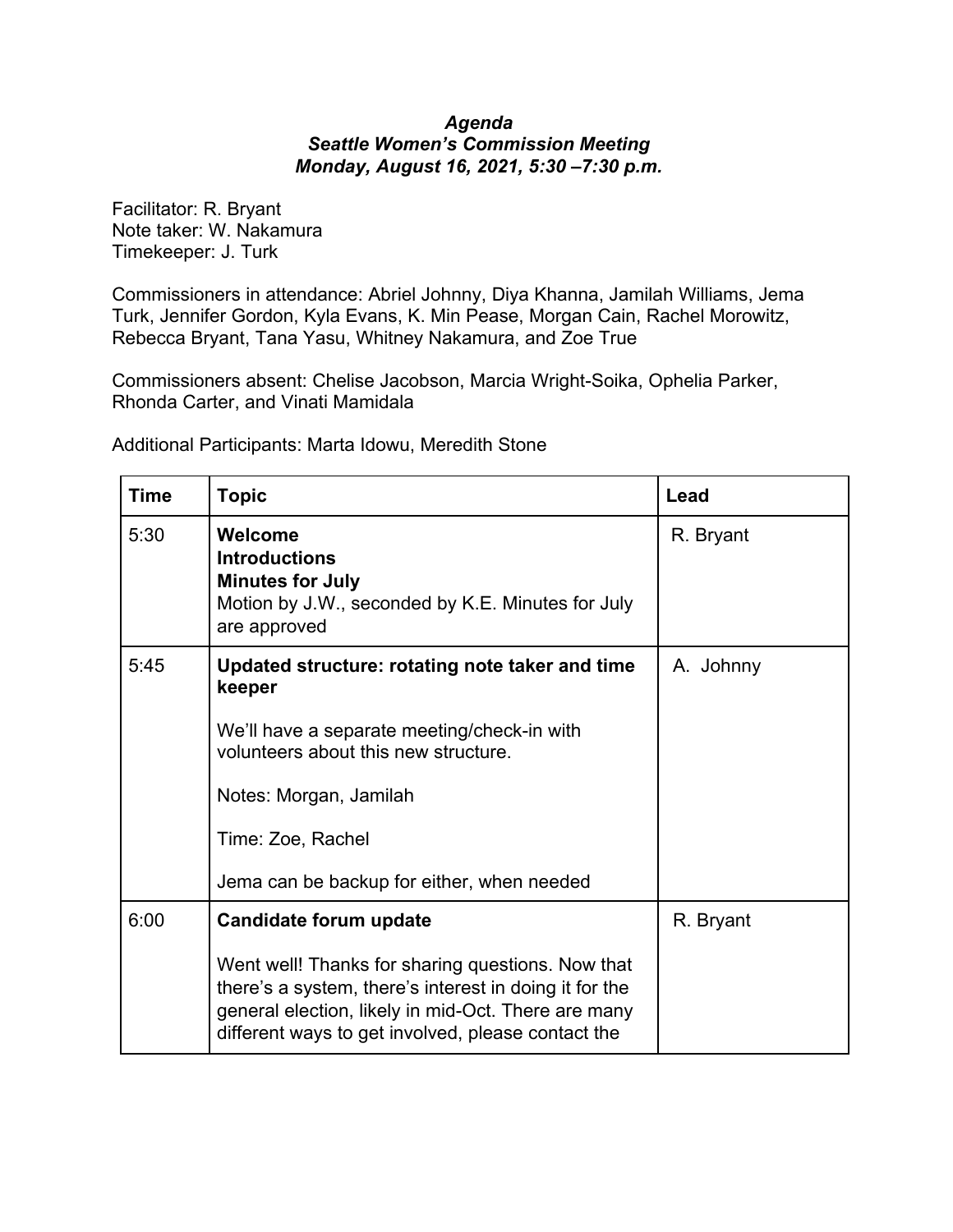|      | Co-Chairs if you are interested. Some examples of<br>volunteer roles include:<br>-Leads to reach out to candidates<br>-Facilitators (on screen) asking questions<br>Meredith Stone (new commission liaison<br>supervisor): We're planning a 1-hour training (public<br>records, disclosures, etc.) and Q&A, more<br>information will be shared soon. This will be for<br>everyone, not just those participating in the forums.<br>Reminder that it's great to create a SWC specific<br>email account. If you haven't yet, please consider<br>setting one up and email Marta so she can update<br>contact list/listserv. |          |
|------|-------------------------------------------------------------------------------------------------------------------------------------------------------------------------------------------------------------------------------------------------------------------------------------------------------------------------------------------------------------------------------------------------------------------------------------------------------------------------------------------------------------------------------------------------------------------------------------------------------------------------|----------|
| 6:15 | 5-Chair update<br>City is getting SharePoint, which we can use.<br>Nona's working with Seattle IT and third party to<br>build it. Sometime in Sept, we'll be looped in and<br>can hopefully contribute to the process. The goal is<br>for it to be built out by late Nov.<br>A group involved with an initiative reached out and<br>wanted to present but we as a commission can't get<br>involved in an initiative. We can support individually,<br>but not as a member of SWC.                                                                                                                                        | K. Evans |
| 6:30 | <b>Jeanette Williams Award</b><br>We give this award out biannually. Tana is heading<br>this year's event, contact Tana if you'd like to help.<br>In the past, the event occurred in City Hall, but it<br>probably won't be in-person this year. This event<br>has often occurred in the fall (late Sept-Nov) in the<br>past.                                                                                                                                                                                                                                                                                           | T. Yasu  |
| 6:45 | DV Awareness Month is in October<br>Tana is leading. We've done forums before (there<br>was an online event last year). We need to make                                                                                                                                                                                                                                                                                                                                                                                                                                                                                 | T. Yasu  |